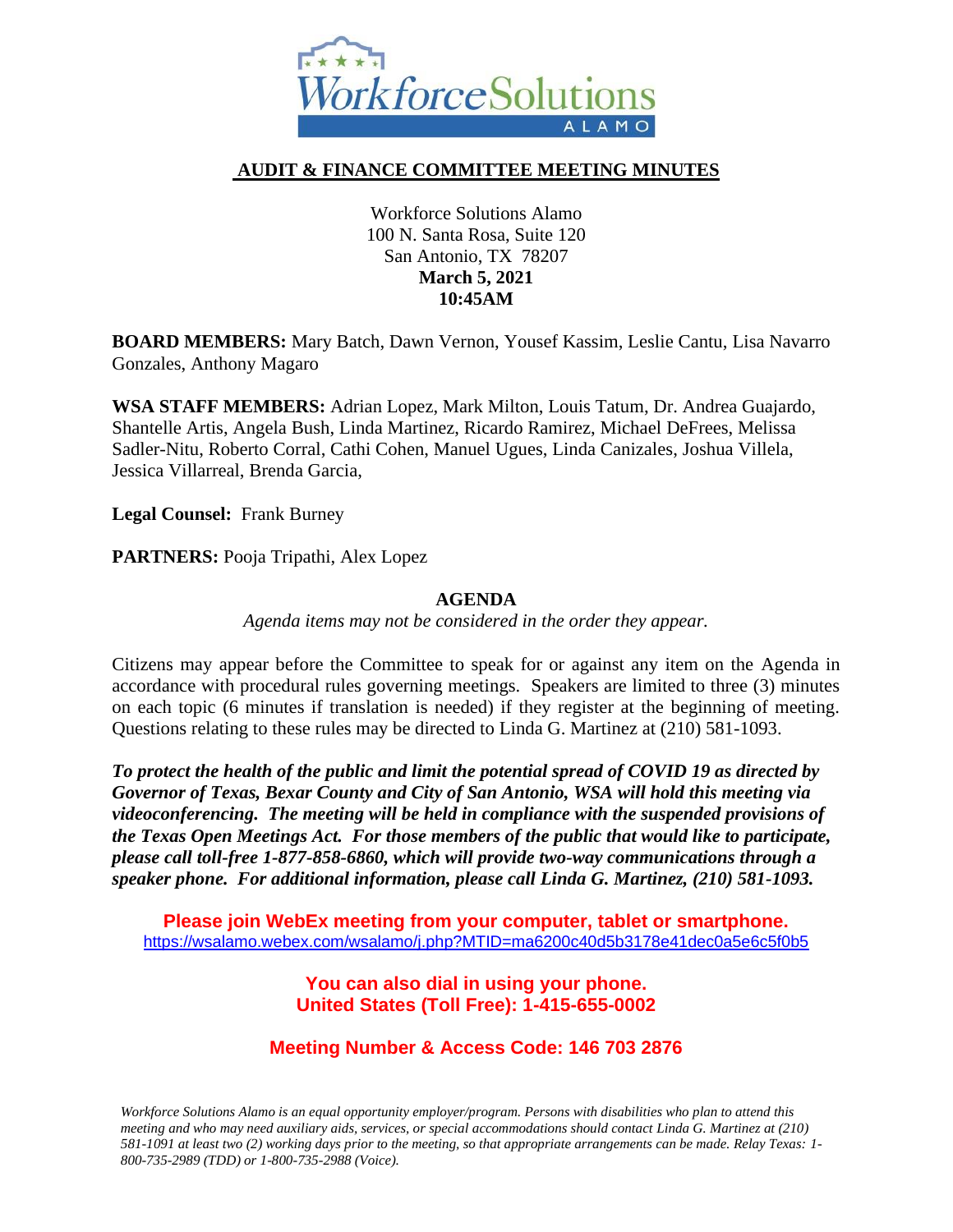### **New to WebEx? Get the app now and be ready when your first meeting starts:**  <https://www.webex.com/>

**During the Public Comments portion of the meeting (Agenda Item 3), the Public may type their name into the chat box or unmute themselves and state their name.**

**The meeting host will call each member of the public for comments, in the order their names were submitted.**

- I. CALL TO ORDER AND QUORUM DETERMINATION Presenter: Mary Batch, Chair **The meeting was called to order at 10:46 AM**
- II. DECLARATIONS CONFLICT OF INTEREST Presenter: Mary Batch, Chair **There are no conflicts of interest.**
- III. PUBLIC COMMENT Presenter: Mary Batch, Chair **There are no public comments.**
- IV. DISCUSSION AND POSSIBLE ACTION REGARDING PREVIOUS MINUTES for NOVEMBER 13, 2020 **Upon motion by Ms. Leslie Cantu and 2nd by Dawn Vernon, the Committee unanimously approved the November 13, 2020 Minutes.**
- V. BRIEFING PROCUREMENT Presenter: Louis Tatum, CFO Procurement Projects & Contracts Summary
	- o Mr. Louis Tatum, CFO provided the Audit/Finance Committee an update on facilities.
		- o **Floresville** McBride Thuney Enterprises has offered 2,300 SQF of space that became available in the current location and a \$20/SQF Tenant Improvement allowance for the facility. The space offered is in the front of the current facility which would provide greater visibility for Workforce Solutions Alamo. By continuing to work with the current landlord we may also be able to negotiate advantageous terms of the holdover period to avoid the additional cost of storage and moving expenses. Additional options in the area were procured but do not provide the amount of space or parking that is conducive to operating a high-quality workforce center. A summary of additional options procured is available upon request.
		- o **Marbach Option 1:** The current space at Marbach Plaza is not the preferred option due to the location of the space. The board is looking for a more desirable location that would attract employers and job seekers. **This space is being offered at \$11.80/SQF, before any tenant improvements.**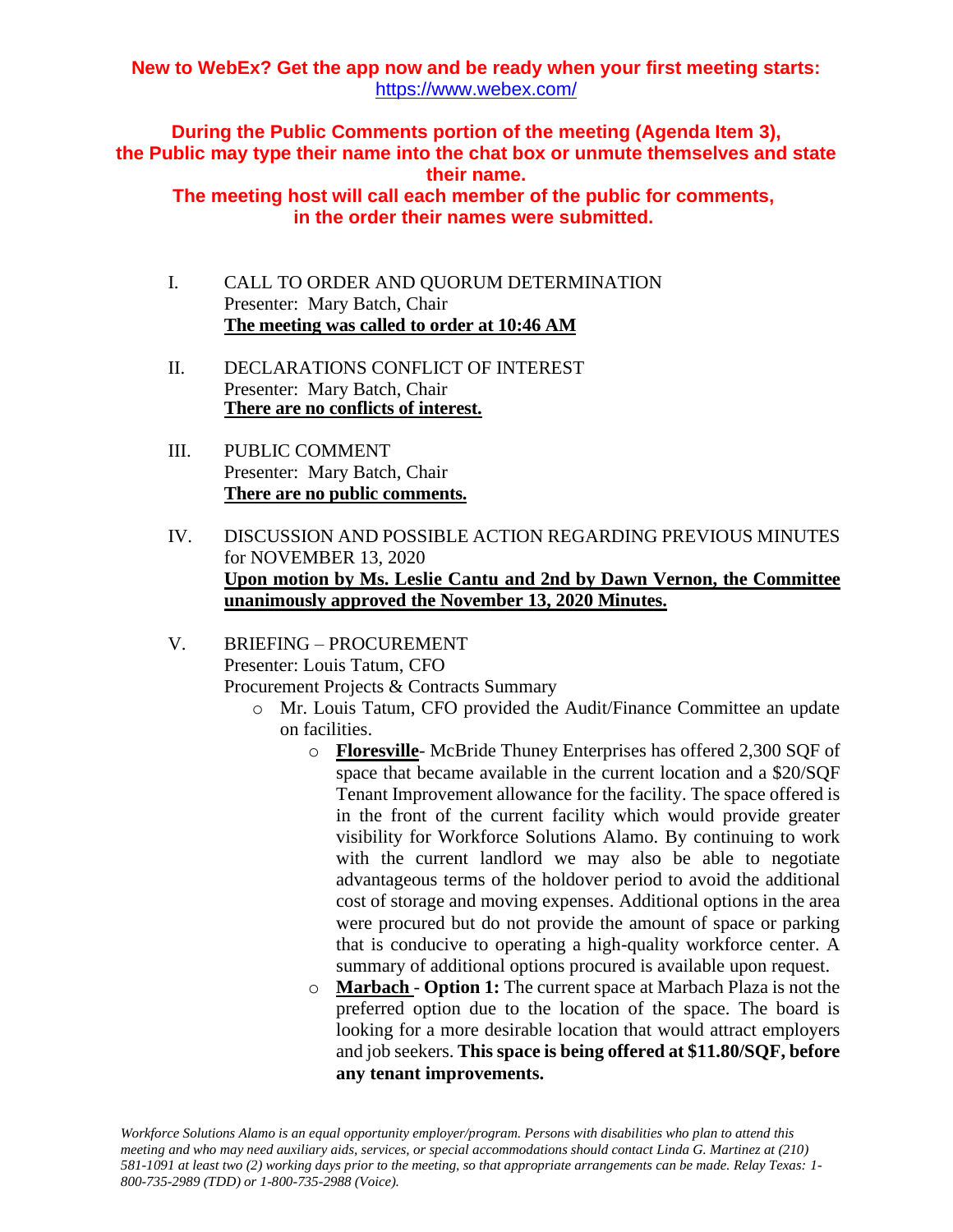- o **Option 2**: The Shops at 90 located at 7535 Hwy. 90 West. Although this is an ideal location with significant parking, the building needs a new roof, and the current landlord is not willing to contribute to any tenant improvements. **This space is being offered at \$15.00/SQF, before any tenant improvements.**
- o **Option 3:** The location at Port San Antonio is currently a warehouse that is located at 628 Davey Crockett. This space can be customized to the needs of the board, where the landlord is willing to contribute \$80/SQF in tenant improvements. Parking and a renovation project plan will need to be negotiated. **This space is being offered at \$17.00/SQF, before any tenant improvements.**
- a. Audit Update
	- o Mr. Ricardo Ramirez, Director, Quality Assurance provided the Audit/Finance Committee and update on the Financial Auditing Services RFQ
	- o The 4th and final renewal of WSA's Financial Auditing Services contract with ABIP expired September  $30<sup>th</sup>$ , 2020, for a total cost of \$65,700. To that purpose, WSA issued a Request for Qualifications (RFQ) for Financial Auditing Services from qualified and experienced accounting firms whose principal officers are independent, Certified Public Accountants (CPAs). The following provides an update on the status of the RFQ.
		- o Mr. Ramirez explained the phases of this process.
		- *Phase 1*
			- o On 02/19/2021, Board Staff presented to the Board of Directors the results, ranking, and recommendation regarding the five proposals that were received and evaluated.
			- o The Board of Directors determined that it would be beneficial to perform an additional assessment of the top two finalists to secure increased assurances concerning the successful completion of the engagement given the short timelines especially during the pandemic.

### *Phase 2*

- o Additional written information from the two top finalists was received 02/26/2021. This included a written project plan with information covering the following elements:
	- o Engagement activities, working remotely
	- o Communication with Board Staff
	- o Detailed timeline
	- o Best and final offer (costs)
- o The additional information is being assessed by the internal evaluation panel.
- o The panel will submit its assessment and Phase 2 scores (on 03/02/2021) to the CEO and CFO for final selection and initiation of negotiations with the selected firm.
- o ABIP was selected as the finalist for the Financial Auditing Services
- o Chair Batch asked if past performance was used as part of the scoring tool?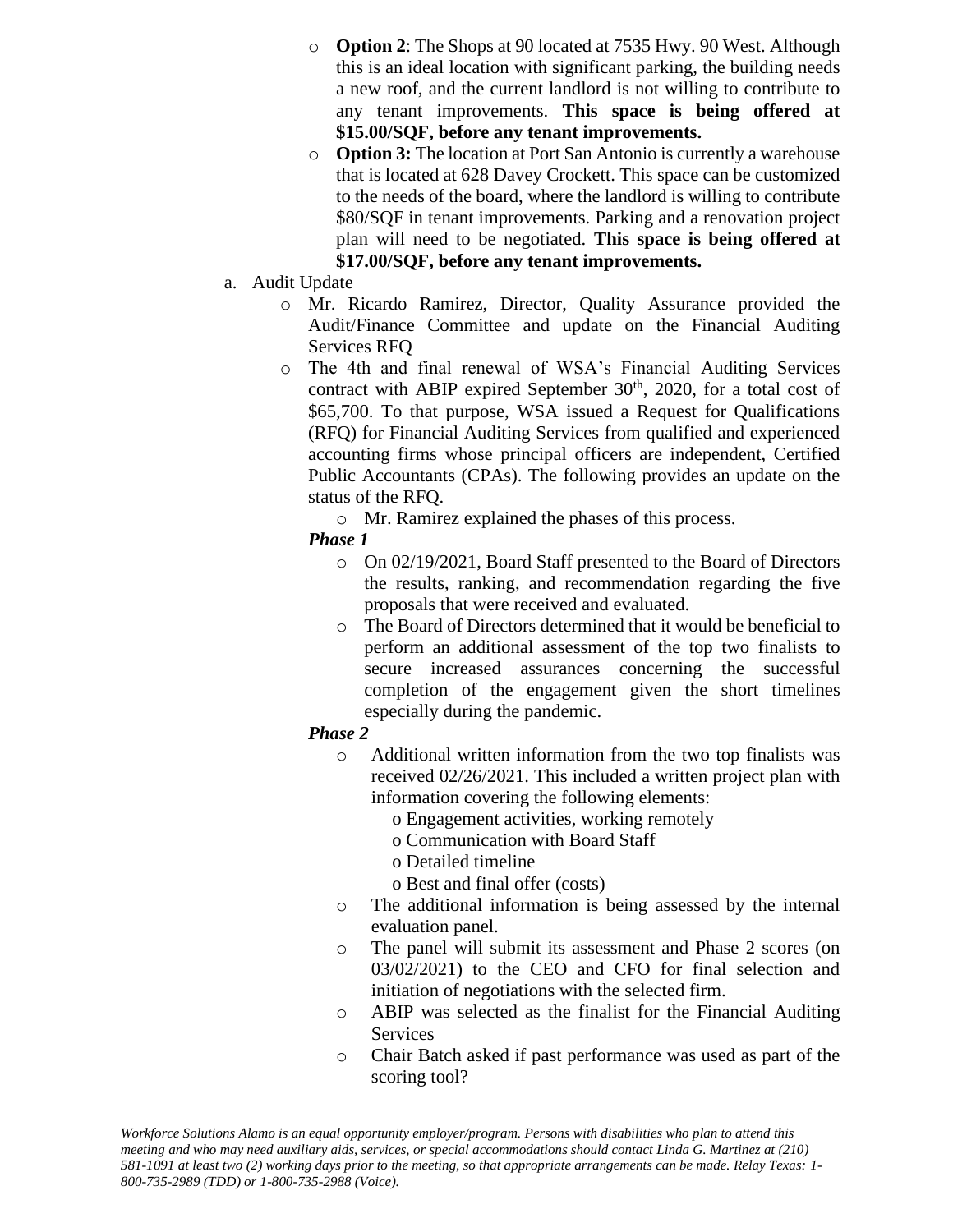- o Mr. Ramirez replied past performance and references are used in the scoring metrics.
- b. Monitoring Update
- c. CCQ Update
	- o Mrs. Jessica Villarreal, Director Childcare, provided an update to the Audit & Finance Committee on the Child Car Quality Contract (CCQ).
	- o WSA awarded the Child Car Quality, CCQ, contract to the City of San Antonio on February 1, 2021 and is in the process of transitioning contract.
	- o A sixty-day contract transition period has been determined in the best interest of both contractors, the staff and program. Currently, the City of San Antonio is in the process of interviewing staff, priority will be given to current staff that interested in remaining on board. All staff should be on boarded to the City no later than March 22, 2021. We are currently on target for an April 1, 2021 final contract transition date.

## VI. FISCAL UPDATE DISCUSSION AND POSSIBLE ACTION Presenter: Louis Tatum, CFO

- a. Financial Reports
	- o Mr. Louis Tatum, CFO provided financial report update to the Audit & Finance Committee.
	- o Financial reports through January 31, 2021, have been prepared for the fiscal year of October 1, 2020, through September 30, 2021, the straightline expenditure benchmark is approximately 33.33% of the budget. An analysis has been performed outlining Corporate and Facility Budgets, as well as the Grant Summary Report.
	- o While COVID 19, inclement weather, and unemployment continue to present challenges for the local community, WSA evaluates the needs of local employers and job seekers while they continue to navigate these challenges by providing resources to the local communities.
	- o **Corporate expenditures** are currently expended at a rate of 25.38% of the annual budget, which represents a budget surplus of approximately 7.55% of the approved budget. The most significant budget surpluses are in infrastructure related equipment and related service agreements, insurance, marketing, and professional services. WSA expects these expenditures to materialize as the year progresses.
	- o **Facility Budget -** The facility's budget is currently expended at a rate of 35.46% which represents a deficit of 2.13% of the budget. Furniture expenditures for the Seguin renovation were budgeted in September of FY21 but did not occur until FY22. WSA will reflect this change in a future budget amendment.
	- o **Active Grants –**

o **TANF -** Grant is underspent by 19% due to the suspension of the work requirement. Contractor and Board staff are working on additional initiatives to increase expenditures.

- o **Bexar County & COSA** grants will be sully expended.
- o Plans are in place to expend funds for all active grants

### VII. CEO Report

### Presenter: Adrian Lopez, CEO

*Workforce Solutions Alamo is an equal opportunity employer/program. Persons with disabilities who plan to attend this meeting and who may need auxiliary aids, services, or special accommodations should contact Linda G. Martinez at (210) 581-1091 at least two (2) working days prior to the meeting, so that appropriate arrangements can be made. Relay Texas: 1- 800-735-2989 (TDD) or 1-800-735-2988 (Voice).*